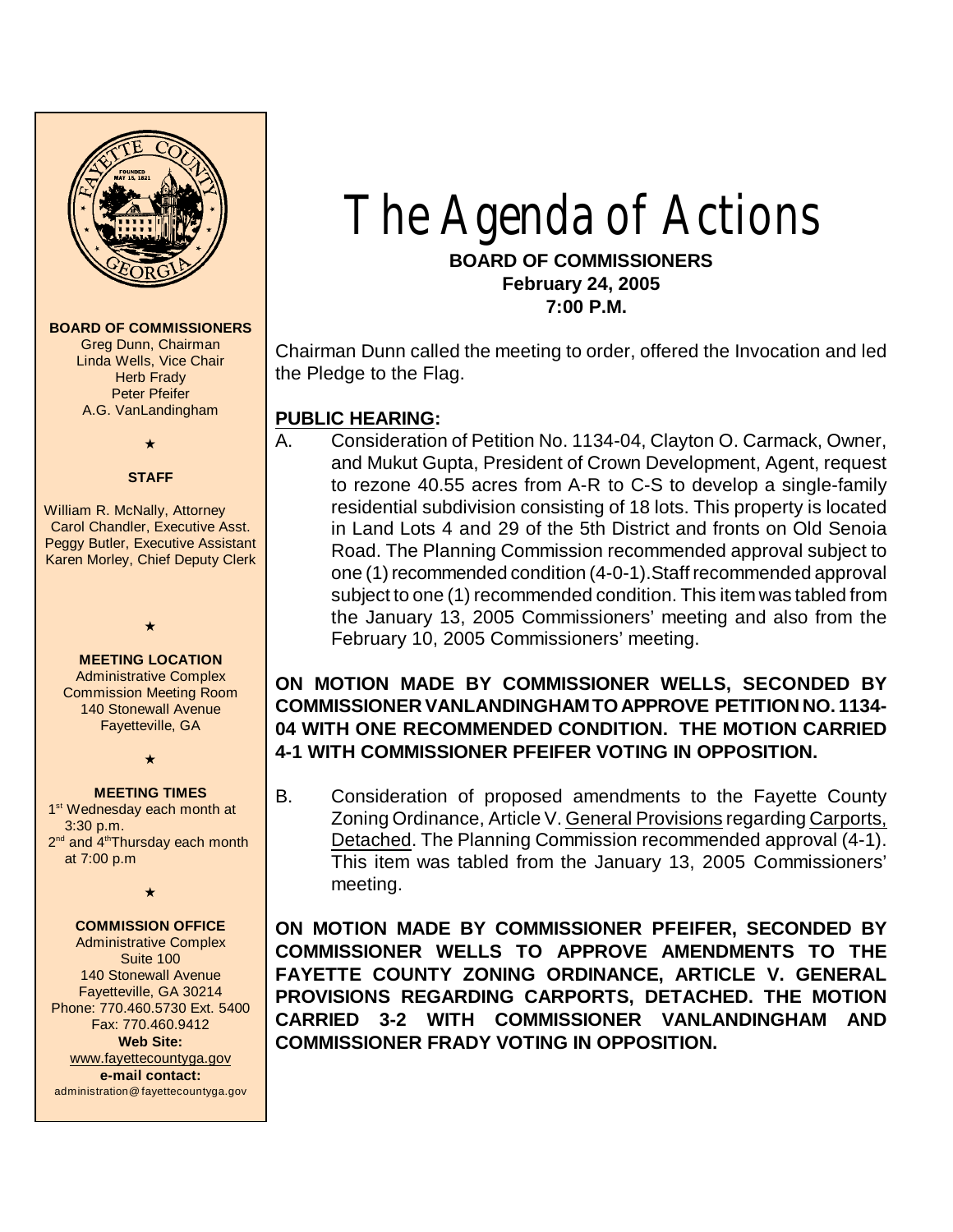C. Consideration of proposed amendments to the Fayette County Zoning Ordinance, Article V. General Provisions regarding Section 5-9. Single-Family Dwelling, A. Additions To A Single-Family Structure presented by the Zoning Department. The Planning Commission recommended approval as submitted 5-0. This was tabled from the January 27, 2005 Board of Commissioners' meeting.

## **CHAIRMAN DUNN ANNOUNCED THAT THIS ITEM HAD BEEN WITHDRAWN FROM THE AGENDA.**

D. Consideration of Petition No. RP-032-05 for a Revised Final Plat, McClenny Estates, Chris England, Owner/Agent. The request is to subdivide Lot 3-C/4-C (which was combined as one tract on 08/09/82) and add property from Lot 5-C/6-C (which was also combined as one tract) to create three (3) single-family dwelling lots consisting of the following: 1.067 acres for Lot 3-C, 1.014 acres for Lot 4-C, and 1.898 acres for Lot 5-C/6-C. This property is located in Land Lot 16 of the 7th District, fronts on West Lake Drive and Lakeside Drive, and is zoned R-40. The Planning Commission recommended approval. Staff reported that the request complied with technical requirements.

## **ON MOTION MADE BY COMMISSIONER WELLS, SECONDED BY COMMISSIONER PFEIFER TO APPROVE PETITION NO. RP-032-05. THE MOTION CARRIED 5-0.**

E. Consideration of Petition No. T-014-05, Donald W. and Jane Smith, Owners, and Harry R. Stamper of Sprint PCS, Inc., Agent, request to construct a 180 foot Monopole Telecommunications Tower plus a 12 foot lightning rod. This property is located in Land Lot 33 of the 7th District, consists of 34.5 acres, fronts on Ebenezer Road, and is zoned A-R. Proposed tower does not comply with the 2 mile separation between tower facilities . The Planning Commission recommended to table said petition until March 3, 2005.

## **CHAIRMAN DUNN ANNOUNCED THAT THIS MATTER WOULD BE WITHDRAWN FROM THE AGENDA AND HEARD BY THE BOARD OF COMMISSIONERS ON MARCH 24, 2005.**

F. Consideration of Petition No. 1138-05, Dan V. Stinchcomb, Owner, and Randy Boyd, Agent, request to rezone 18.75 acres from R-40 to C-H to develop a nonresidential subdivision consisting of ten (10) lots for commercial highway uses. This property is located in Land Lot 39 of the 7th District and fronts on S.R. 54 West and Huiet Drive. The Planning Commission recommended to deny the C-H zoning and recommended approval as O-I (4-1). Staff recommended denial.

## **ON MOTION MADE BY COMMISSIONER WELLS, SECONDED BY COMMISSIONER PFEIFER TO DENY PETITION NO. 1138-05. THE MOTION CARRIED 3-2 WITH**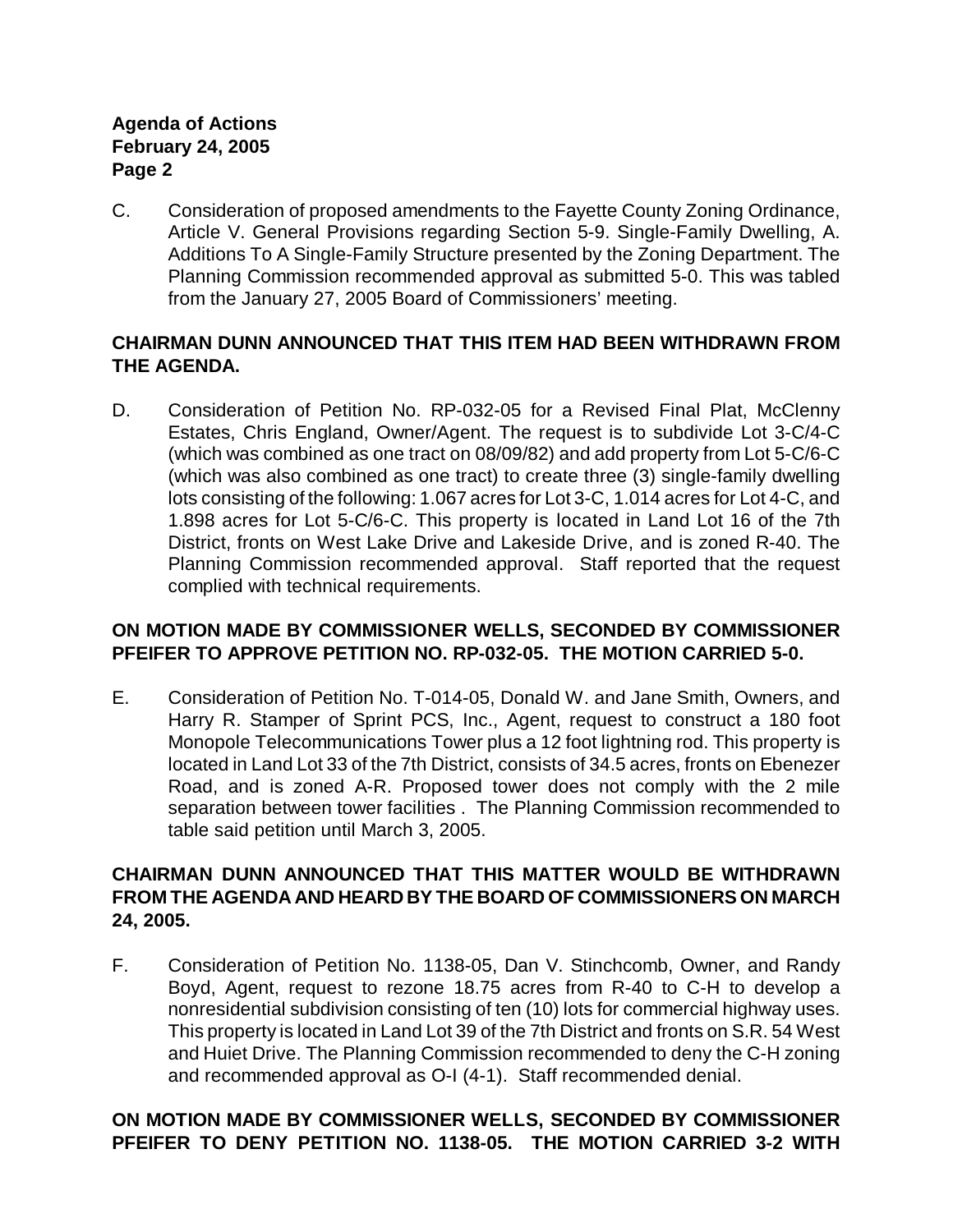**COMMISSIONER VANLANDINGHAM AND COMMISSIONER FRADY VOTING IN OPPOSITION.**

**ON MOTION MADE BY COMMISSIONER FRADY, SECONDED BY COMMISSIONER VANLANDINGHAM TO APPROVE PETITION NO. 1138-05 AS O-I ZONING. THE MOTION FAILED 2-3 WITH CHAIRMAN DUNN, COMMISSIONER WELLS, AND COMMISSIONER PFEIFER VOTING IN OPPOSITION.** 

G. Consideration of Petition No. 1139-05, Dan V. Stinchcomb, Owner, and Randy Boyd, Agent, request to rezone 268.05 acres from R-40 and A-R to R-50 to develop 182 single-family dwelling lots. This property is located in Land Lots 5, 28, 29, and 30 of the 7th District and fronts on Davis Road and Ebenezer Church Road. The Planning Commission recommended denial (5-0). Staff recommended approval of the property North of Davis Road and denial of the property South of Davis Road.

**ON MOTION MADE BY COMMISSIONER VANLANDINGHAM, SECONDED BY COMMISSIONER WELLS TO DENY PETITION NO. 1139-05 AS A-R ZONING BUT CONSIDER R-80 FOR THREE ACRE LOTS. THE MOTION FAILED 1-4 WITH COMMISSIONER FRADY VOTING IN FAVOR OF THE MOTION AND CHAIRMAN DUNN, COMMISSIONER WELLS, COMMISSIONER PFEIFER AND COMMISSIONER VANLANDINGHAM VOTING IN OPPOSITION.** 

**ON MOTION MADE BY COMMISSIONER WELLS, SECONDED BY COMMISSIONER PFEIFER TO DENY PETITION NO. 1139-05. THE MOTION CARRIED 4-0-1 WITH COMMISSIONER FRADY ABSTAINING FROM THE VOTE.** 

#### **OLD BUSINESS:**

H. Further discussion of regulations on parking vehicles for sale in non-commercial areas. *(This item was tabled from the February 2, 2005 Commissioners' meeting).*

## **ATTORNEY MCNALLY REQUESTED THIS ITEM BE REMOVED FROM THE AGENDA FOR FURTHER DISCUSSION BY STAFF.**

## **CONSENT AGENDA: ON MOTION MADE BY COMMISSIONER VANLANDINGHAM, SECONDED BY COMMISSIONER WELLS TO APPROVE THE CONSENT AGENDA AS PRESENTED. THE MOTION CARRIED 5-0.**

- 1. Approval of request from the Engineering Department to approve Platinum Ridge and Annelise Park as Street Light Districts in Fayette County.
- 2. Approval of request from Chief Jack Krakeel of Fire and Emergency Services for authorization to proceed with a bid process for EMS turnout gear.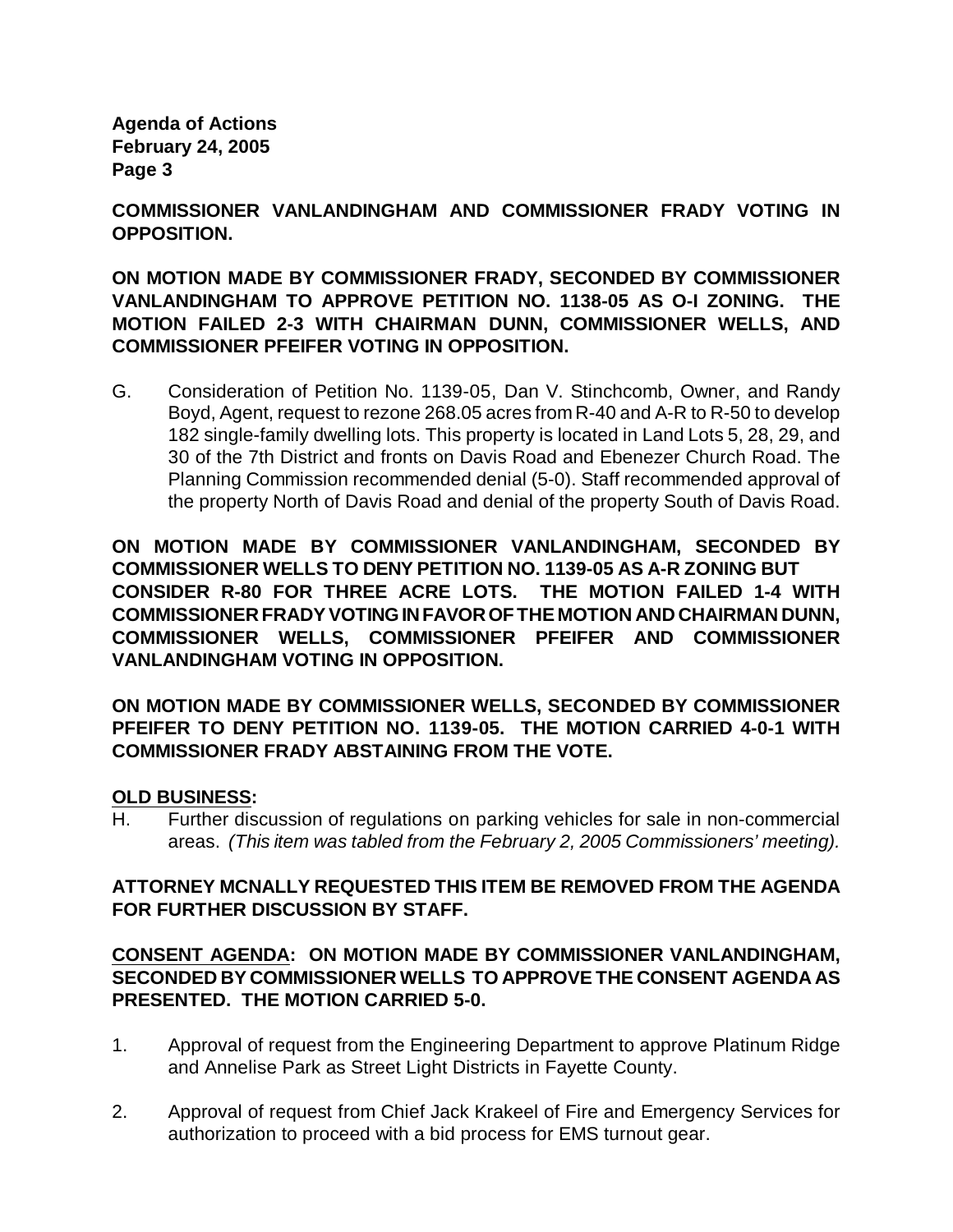- 3. Approval of request from the Sheriff's Department to increase revenues and expenditures for overtime reimbursed by the U.S. Treasury Department in the amount of \$6,377.85.
- 4. Approval of request from the Director of Purchasing to award bid to Medtec Ambulance Corp./Ten 8 Fire Equipment at a net price of \$111,240.
- 5. Approval of request from Fayetteville Main Street to approve their 2005 Main Street Calendar of Events.
- 6. Approval of request from the Director of Business Services Mark Pullium to increase the ground mileage for EMS transports from \$5.00 per mile to \$5.36 per mile as indicated on the Medicare Part B disclosure report.
- 7. Approval of request from the Sheriff's Department to increase expenditure 10030330-522233 in the amount of \$146.99 for reimbursement for vehicle damage from St. Paul Insurance Company.
- 8. Approval of request from the Director of Business Services Mark Pullium approve ratification of the MI asset tagging system, PC pocket scanners and bar-coding labels and appropriate an additional \$22,660 from contingency to cover the costs associated with this system.
- 9. Approval of request from Chief Jack Krakeel of Fire and Emergency Services to approve funds totaling \$21,467 to be transferred from Fire Station Construction Fund to cover cost of new system and the septic tank pumping cost to date for Fire Station #5.
- 10. Approval of request from Lt. Colonel Wayne Hannah of the Sheriff's Department to approve increase revenues and expenditures for reimbursements for vehicle damage from Gary Turner in the amount of \$544.16.
- 11. Approval of request from Chief Jack Krakeel of Fire and Emergency Services to purchase two Thermal Imaging Cameras in the amount of \$18,000 with \$12,500 coming from the Heritage Grant and the remaining balance to be taken from Safety Supplies in the Fire Operations budget; and to proceed with the sale of the Flir Camera through Fayette County Purchasing with received funds returned to cover the money requested from Safety Supplies after receipt of the new cameras.
- 12. Approval of minutes for Board of Commissioners' meetings held on January 27, 2005 and February 2, 2005.

## **PUBLIC COMMENT:**

Members of the public are allowed up to five minutes each to address the Board on issues